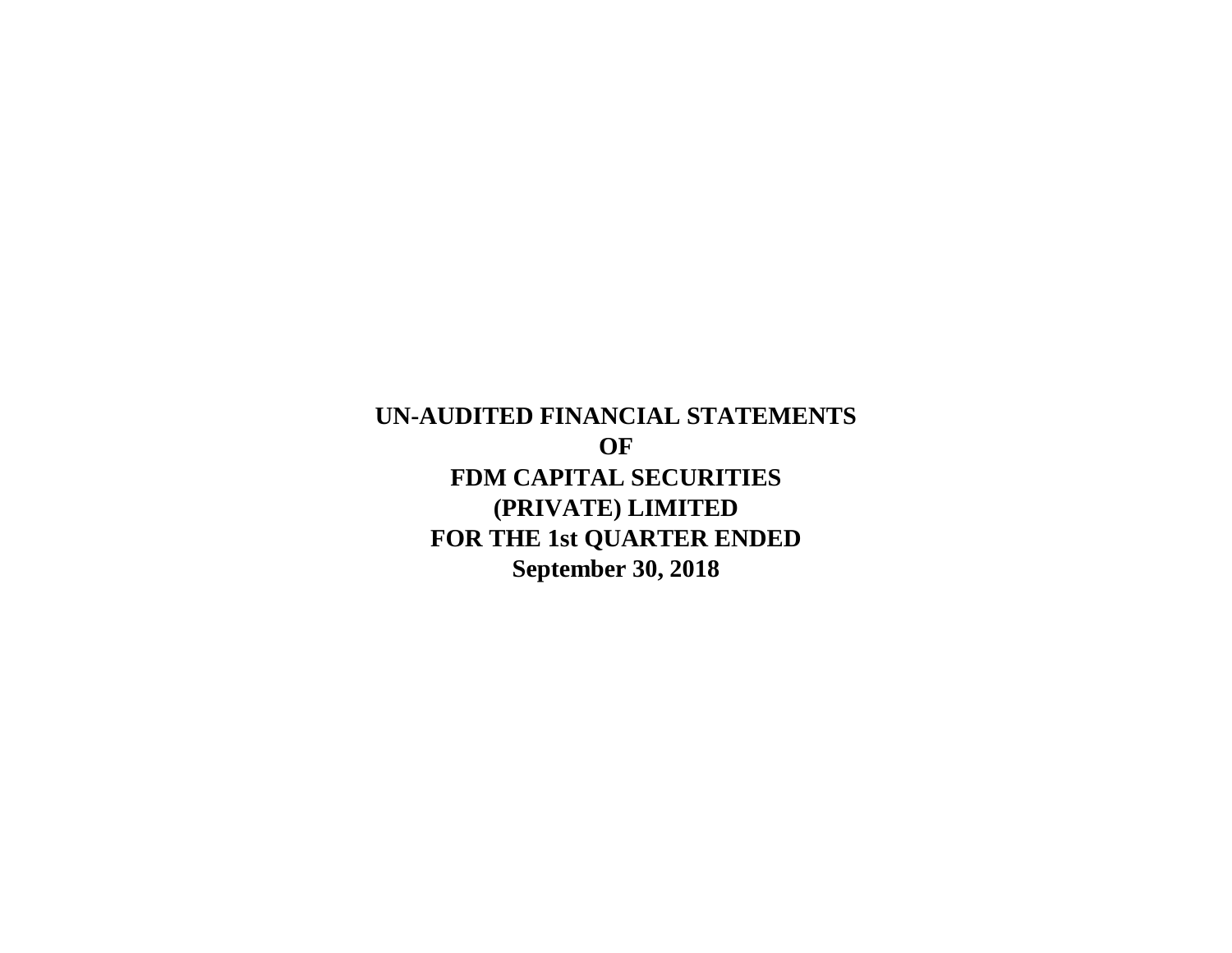## **FDM Securities (Pvt) Ltd Financial Statements As on Sep 30,2018**

| <b>Current Assets</b>           |                | <b>Currnet Liabilities</b>       |            |                    |
|---------------------------------|----------------|----------------------------------|------------|--------------------|
| Cash at Bank& hand              | 83,764,518.00  | <b>Trade Payables</b>            |            | 78,434,102.00      |
| <b>Trade Debt</b>               | 17,173,945.00  | <b>Accrued Markup</b>            |            |                    |
| Short Term Invest.              | 221,946,519.00 | <b>Bank Borrowing</b>            |            | 69,403,594.00      |
| Loan & Advances                 |                | <b>Other Liabilities</b>         |            | 17,710,442.00      |
| Pre-Payments & Deposits         | 1,022,642.00   |                                  |            |                    |
| Deposits & Advances             | 12,653,025.00  |                                  |            |                    |
| <b>Other Current Assets</b>     | 934,058.00     |                                  |            |                    |
| <b>Total Current Assets</b>     | 337,494,707.00 | <b>Total Current Liabilities</b> |            | 165,548,138.00     |
| <b>Business Property</b>        | 18,241,644.00  | Long Term Loans                  |            | 2,500,000.00       |
| Value of TREC                   | 3,500,000.00   |                                  |            |                    |
| Long Term Invest.               | 22,826,596.00  | <b>Total Liabilities</b>         |            | 168,048,138.00     |
| Deposits with KSE, NCCPL & CDC  | 4,050,000.00   |                                  |            |                    |
| <b>Other Non Currnet Assets</b> |                | Capital                          |            | 130,000,000.00     |
| <b>Total Non Current Assets</b> | 48,618,240.00  | Unappropriated P/L               | Priv.      | 291,285,662.00     |
|                                 |                |                                  | <b>PSX</b> | (93, 626, 292.00)  |
|                                 |                |                                  | Currt.     | (109, 594, 561.00) |
| <b>Total Assets</b>             | 386,112,947.00 | <b>Total Equity</b>              |            | 386,112,947.00     |